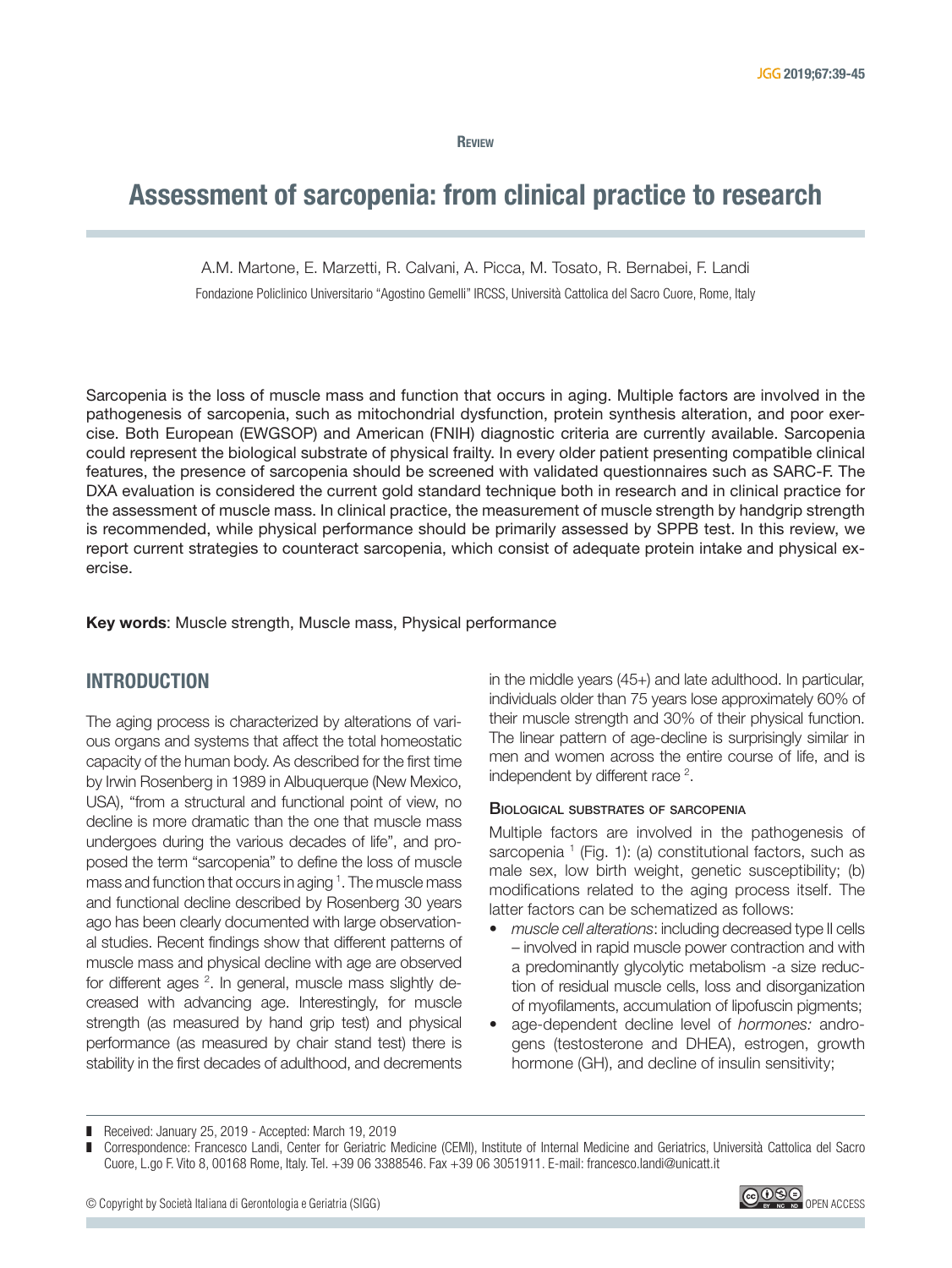

Figure 1. Biological substrates of sarcopenia.

- degeneration of spinal *moto-neurons*, probably due to a "retrograde effect": the muscle, through largely unknown mechanisms, sends negative "remodeling" information to the motor terminal;
- *• Mitochondrial dysfunction*: in the muscles of sarcopenic subjects, a significant deletion of the mitochondrial genome has been found caused by errors in DNA replication. The shorter genome replicates faster and induces the formation of malfunctioning or completely inactive mitochondria<sup>3</sup>. This causes a cell energy deficit and the loss of the fiber itself, which is replaced by infiltration of connective and fatty tissue;
- increased *protein turnover*: since an adequate availability of nutrients, there is an imbalance between the ability of the fibers to complete a correct protein synthesis and the rate of degradation <sup>4</sup>;
- *• poor exercise and/or sedentary lifestyle*: in this connection, current evidence clearly shows that physical exercise may exert a positive impact on muscular physiology through systemic and local effects  $<sup>7</sup>$ .</sup>

Finally, a long list of chronic diseases (such as cognitive decline, mood disorders, diabetes mellitus, heart failure, liver failure, renal failure, respiratory failure, chronic pain, obesity) is related to sarcopenia, being the systemic inflammation a common pathologic pathway.

# Functional aspects

Among the diagnostic criteria of sarcopenia currently available, two are the most used: those developed in 2010 during the European consensus on sarcopenia (EWGSOP)<sup>8</sup>, and the more recent ones published in 2014 by the group "FNIH Sarcopenia Project" <sup>9</sup>. Both consensuses underline the importance of functional criteria in addition to the structural ones. The first criteria are based on the detection of decreased muscle mass associated with strength or physical performance decline. The reference values for the diagnosis of sarcopenia developed by the EWGSOP are 10:

- muscle mass: SMI (skeletal mass index) < 8.87 kg/  $m<sup>2</sup>$  for male;  $<$  6.42 kg/m<sup>2</sup> for female;
- pretension force  $<$  30 kg for male;  $<$  20 kg for female;
- physical performance  $<$  0.8 m/s at the 4-meter walking test.

In 2014, as part of the "FNIH Sarcopenia Project" 9, analyzing data produced by 9 studies conducted on populations belonging to the community (for a total of 26,625 participants), a further conceptual step was carried out, with the aim of identifying clinically relevant thresholds of muscle mass and function. As a conceptual assumption, there was a clinical paradigm according to which, starting from a patient with poor physical performance, you can identify in the differential diagnosis "weakness" as the causative agent of this and, subsequently, a reduction of the muscle mass at the base of the weakness itself.

The identification of subjects in whom reduced muscle mass is the main cause of weakness is crucial because they are able to gain significant benefit from the addressed interventions. The reference values for the diagnosis of sarcopenia developed by FNIH are  $9$ :

- weakness: grip strength  $<$  26 kg for male and  $<$  16 kg for female; alternative grip strength adjusted for BMI  $<$  1.0 for male and  $<$  0.56 for female.
- pppendicular lean body mass (ALM): ALM adjusted for BMI  $<$  0.789 for male and  $<$  0.512 for female; alternative ALM < 19.75 kg for male and < 15.02 kg for female.

The threshold values of the lean mass identified by the "FNIH Sarcopenia Project" as "clinically relevant" are associated with impairment of mobility. In a subsequent research, Studensky also demonstrated that these cut-offs were not only clinically relevant, but also highly predictive of incident disability and mortality <sup>11</sup>. Thus sarcopenia, and not multimorbidity, is strongly associated with adverse outcomes. This fundamental evidence revolutionizes the conceptual terms of the syndrome framework, especially considering that it represents a potentially reversible condition. Hence, it is important to refer to a clear and universal accepted operational definition, in order to develop adequate therapeutic interventions to prevent disability. Interventions will not target a pathology, but functionality, revolutionizing the paradigm so far adopted towards patients in clinical practice.

The updated EWGSOP2 recommendations indicate low muscle strength as the primary parameter of sarcopenia, since this is the most reliable measure of muscle function, similarly to FNIH criteria. The diagnosis has to be confirmed by the detection of low muscle mass. The key conceptual step is represented by the fact that sarcopenia may be the biological substrate of physical frailty and the pathway through which it develops  $12$ .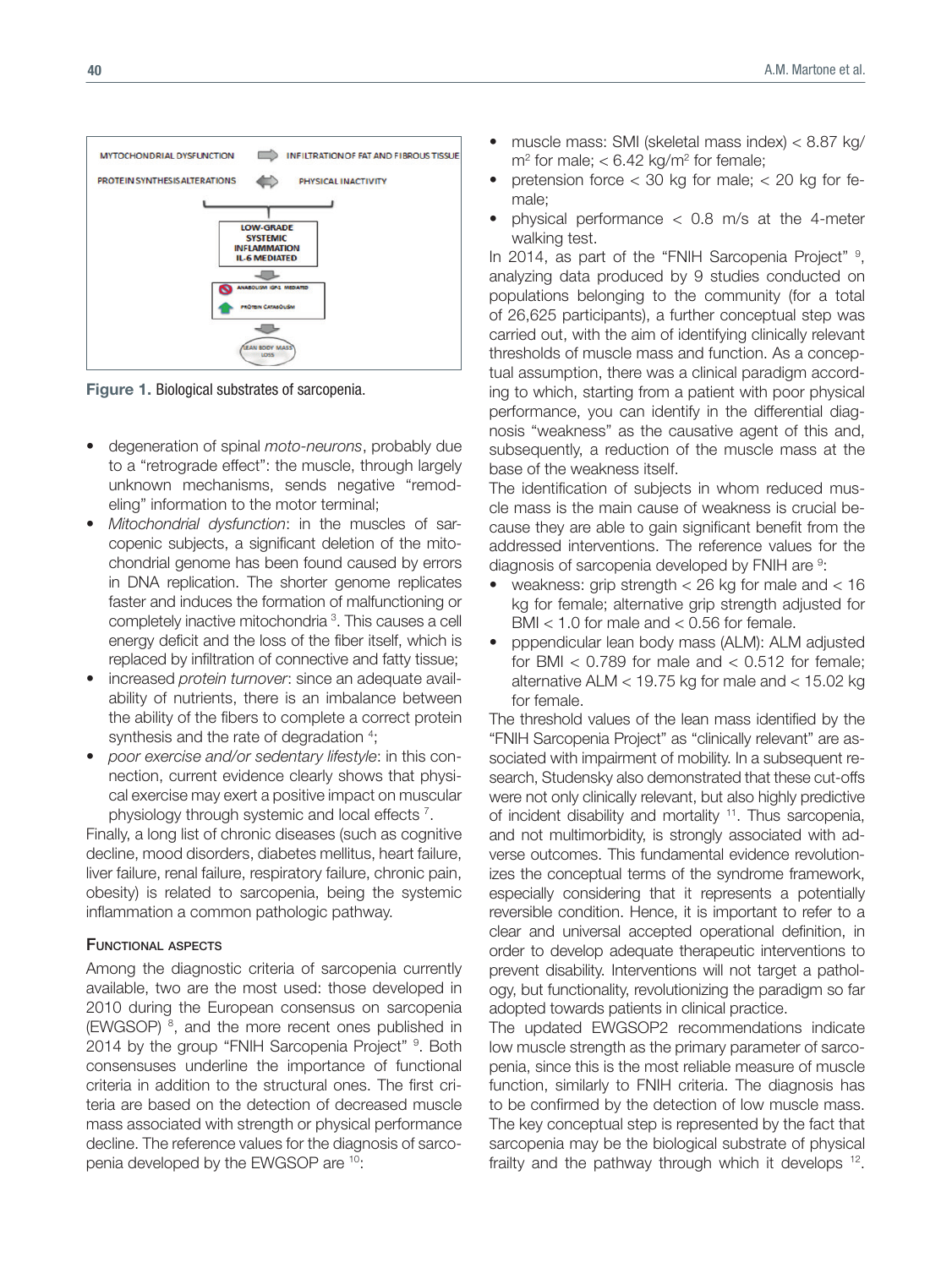Sarcopenia may be envisioned as the "organ failure" underlying the clinical manifestations of physical frailty 13. Therefore, the implementation of this theoretic model will feasibly encourage important advancements over the traditional approaches to this syndrome by enabling the accurate operationalization of the disorder, a clear identification of the affected population, and the rapid translation of findings to the clinical setting. It is important that such a conceptualization renders sarcopenia comparable to other common geriatric conditions, with the great benefit of making the syndrome easily acceptable by health care professionals, public health authorities, and regulatory bodies 14.

According to this conceptual model, sarcopenia relies on a biological substrate at the muscle level (low muscle mass and quality). The clinical manifestations of sarcopenia, such as slow gait speed, impaired balance, and weakness, are also objectively measurable with specific assessment scales <sup>15</sup>. This set of measurable biological substrate, clinical manifestations, and functional performance is similar to the diagnostic path that is usually performed for other common age-related degenerative conditions, such as congestive heart failure, chronic obstructive pulmonary disease, and peripheral artery disease <sup>15</sup>. This implies that older persons with sarcopenia can be easily identified as those with target organ damage (muscle mass), specific clinical phenotype, and impaired physical performance 16.

We present currently available tools for measuring muscle mass and physical function in order to better understand their advantages and limits, and their appropriate use in clinical setting.

# SCREENING OF SARCOPENIA IN CLINICAL **PRACTICE**

In every older patient presenting with weight loss, weakness, fatigue, frequent falls, and difficulties in activities of daily living, the presence of sarcopenia should be evaluated. In this regard, the *SARC-F questionnaire* is a simple validated questionnaire should be administered during general medical examination to quickly identify subjects at risk of sarcopenia <sup>17</sup>. It includes 5 questions about difficulties to lift and carry 5 kg, walking across a room, transferring from a chair or bed, climbing 10 stairs, and numbers of falls in the previous year. Despite an uncertain sensitivity, a score  $\geq 4/10$  is reported to be predictive of sarcopenia and its negative outcomes <sup>18</sup>. This screening test is considered as the first step in the identifications of sarcopenia by the revised version of 2EWGSOP<sup>8</sup>.

Other recent studies tested different ways to predict sarcopenia in primary setting, such as probability tables

based on low muscle mass by age and BMI, or predictive score charts including variables such as age, handgrip strength, and calf circumference, but these need to be validated 17.

# ASSESSMENT OF SARCOPENIA

It follows the list of methods for measuring muscle mass, useful in clinical practice or in research settings.

#### Assessment of muscle mass

Anthropometric measures – calf circumference, midarm muscle circumference

Mid-arm muscle circumference (MAMC = mid-arm circumference – (3.14 X triceps skinfold thickness) and calf circumference have been show to reflect both health and nutritional status, and to predict performance and survival in older people, and have been shown to be correlated with ALM 19. The WHO Expert Committee considers a calf circumference smaller than 31 cm indicative of low muscle mass <sup>20</sup>. Anthropometry represents the most portable, easy to use, inexpensive tool, therefore it seems to be suitable for screening in primary care.

### DXA – Dual energy X-ray absorptiometry

DXA is the most popular technique to estimate body composition, in particular appendicular skeletal lean mass <sup>21</sup>. Based on the attenuation capacity of X-rays in proportion to the composition and thickness of a composite material, DXA is able to measure the body content of soft tissue, fat mass and total body (appendicular and trunk) skeletal mass. Allowing measurement of the three body compartments and the estimation of appendicular skeletal lean mass (ALM) as the sum of the non-bone and non-fat mass of the four limbs (which is used both in EWGSOP and FNIH Sarcopenia project diagnostic criteria), DXA is considered the current reference technique both in research and clinical practice for the assessment of muscle mass <sup>21</sup>. The ALM is demonstrated to be strongly correlated with both MRI and CT measures of skeletal muscle volume. The main advantages of this tool are non-invasiveness (for the small doses of radiation:  $<$  1  $\mu$ Sv for whole body scans) <sup>22</sup>, cheapness, rapidity, and low rate of errors (1,2%). Weaknesses include that DXA is not portable, it is unable to assess intramuscular adipose tissue and consequently muscle quality; furthermore, its results could be affected by diseases associated with water retention (e.g. heart, kidney or liver failure), or with extracellular fluid accumulation, due to its inability to differentiate between water and bone-free lean tissue. Finally, the DXA machine usually does not support very tall or very obese people <sup>21</sup>.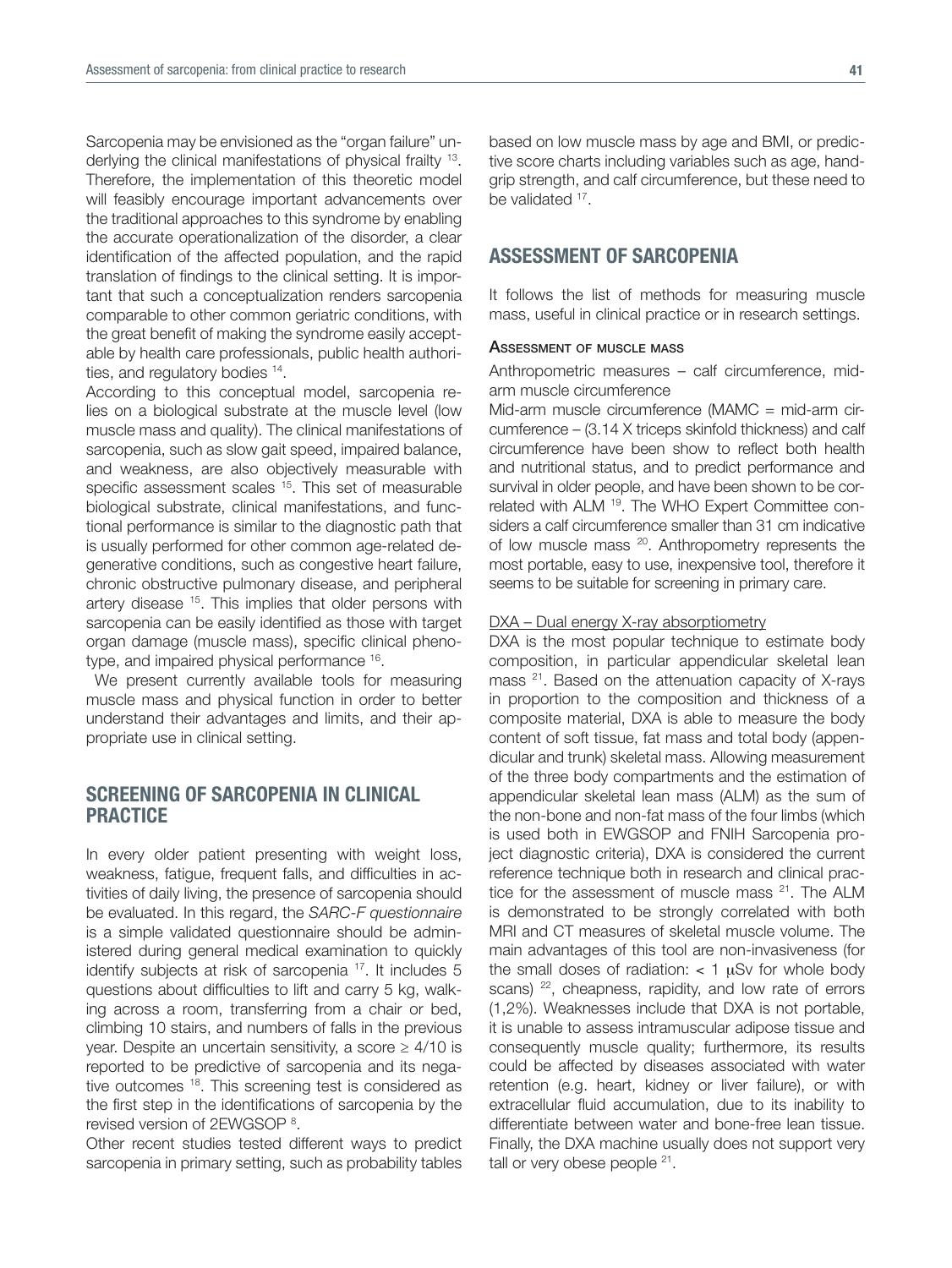#### Magnetic resonance imaging (MRI)

MRI gives high accuracy information about muscle quantity and quality: different tissues have different magnetic properties (such as density of hydrogen atoms and relaxation time), so variations in the radio frequency pulse sequence allow to differentiate adipose tissue and fat-free mass. Its use in clinical practice is limited by difficult access, high costs, long execution time, the need of high trained staff; it is suitable for small-scale research studies <sup>23</sup>.

# Computed tomography (CT)

CT produces images as maps of pixels which reflect different tissue attenuation (related to electron density): bone, skeletal muscle and adipose tissue have specific range, and this allow their identification in the crosssectional images. Strengths and weaknesses are very similar to MRI, except for radiation exposure and a shorter time for image acquisition 23.

#### Bioeletric impedance analysis (BIA)

BIA allows to quantify body compartments based on their different electrical conductivity: water rich tissue, such as skeletal muscle, are less resistant to the passage of an electrical current than lipid-rich adipose tissue <sup>21</sup>. Wholebody bioelectrical impedance measurement, in particular the resistance caused by the total water across the body, is taken between the right wrist and ankle with the subject in a supine position. The muscle mass is calculated through the Janssen equation (Skeletal muscle mass (kg) = [(height 2/BIA resistance X0.401) + (gender X 3.825) +  $(\text{age } X - 0.071)] + 5.102$ .

Although BIA is a portable, easy to use, non-invasive, unexpensive tool, there is a poor correlation between BIA and DXA measurements (36), probability due to the fact that BIA measurements are very sensitive to subjects' conditions such as hydration, recent activity and time being supine, body temperature, intra and inter-instrumental variability, and electrode positioning. Thus, BIA is suitable for screening of sarcopenia in community dwellers and bedridden patients 23.

#### Muscle ultrasonography (US)

The US beam propagates through and is reflected back to the transducer by tissues, according to their acoustic impedance; therefore, US allows the determination of thickness and cross-sectional areas of superficial muscle, and estimates muscle architecture parameters such as muscle volume, fascicle length, and pennation angle (which represents the angle of the muscle fibres relative to the force-generating axis, directly affecting both the force production and the muscle excursion)  $24$ . Although the major issue that must be taken into consideration is the impact on the measurements

result of the applied pressure on the probe, an excellent intra and inter rater reliability for US measurements of quadriceps muscle layer thickness has recently been reported. In addition, US is portable and radiation-free, being promising for muscle mass assessment in clinical and research settings 24.

#### Other approaches to estimate muscle mass

*Neutron activation (NAA).* A stationery neutron beam passes over the subject lying on bed. A gamma detection system capturs gamma rays emitted by excited atomic nuclei, in turn excited by interaction with neutrons. Although very accurate in estimating muscle mass, this technique is not recommended for its high costs and radiation exposure 21.

*Electrical impedance miography (EIM).* It is based on the interpretation of muscle as a set of resistances and capacitances 21. Resistances, determined by intra and extracellular matrices, increase when muscle cross sectional area reduces; capacitances, constituted by cell lipid bilayer membranes, also increase in case of muscle loss. These quantitative parameters are measured by applying, through separated electrodes, a high-frequency/low-intensity electrical current. EIM is a non-invasive, painless tool to measure muscle mass, but it requires high trained personnel. Hence, is not applicable in daily clinical practice 21.

*Serum and urinary creatinine.* Creatine is a widely present amino acid in skeletal muscle <sup>21</sup>. Creatine is non-enzymatically converted in creatinine at a relatively constant rate per day (about 2%) and excreted in urine. So, serum creatinine or 24-h creatinine excretion could be assumed to be proportional to the absolute amount of muscle mass <sup>21</sup>. Measurement could be affected by many factors such as renal failure. Some Authors suggested that, in the presence of stable renal function, it could be considered a reliable indicator of muscle mass, meat intake (accurate assessment would require a meat-free diet for about 1-2 weeks), inaccurate 24-h urine collection, conversion rate influenced by pH and temperature. Although predictive equations of creatinine excretion taking into account sex, weight, race and age have been developed, the absence of a normal range of reference does not make this technique currently applicable.

*Deuterated creatinine (D3-creatine) dilution method.* According to the non-enzymatic transformation just described above, urine excretion of D3 creatinine can be quantified after an ingestion of oral dose of deuterated creatine, considering it an indirect measure of skeletal muscle mass 21. Although it is a complex technique that can only be used for research purposes, the estimation of muscle mass with this method showed excellent concordance with MRI measurements of muscle mass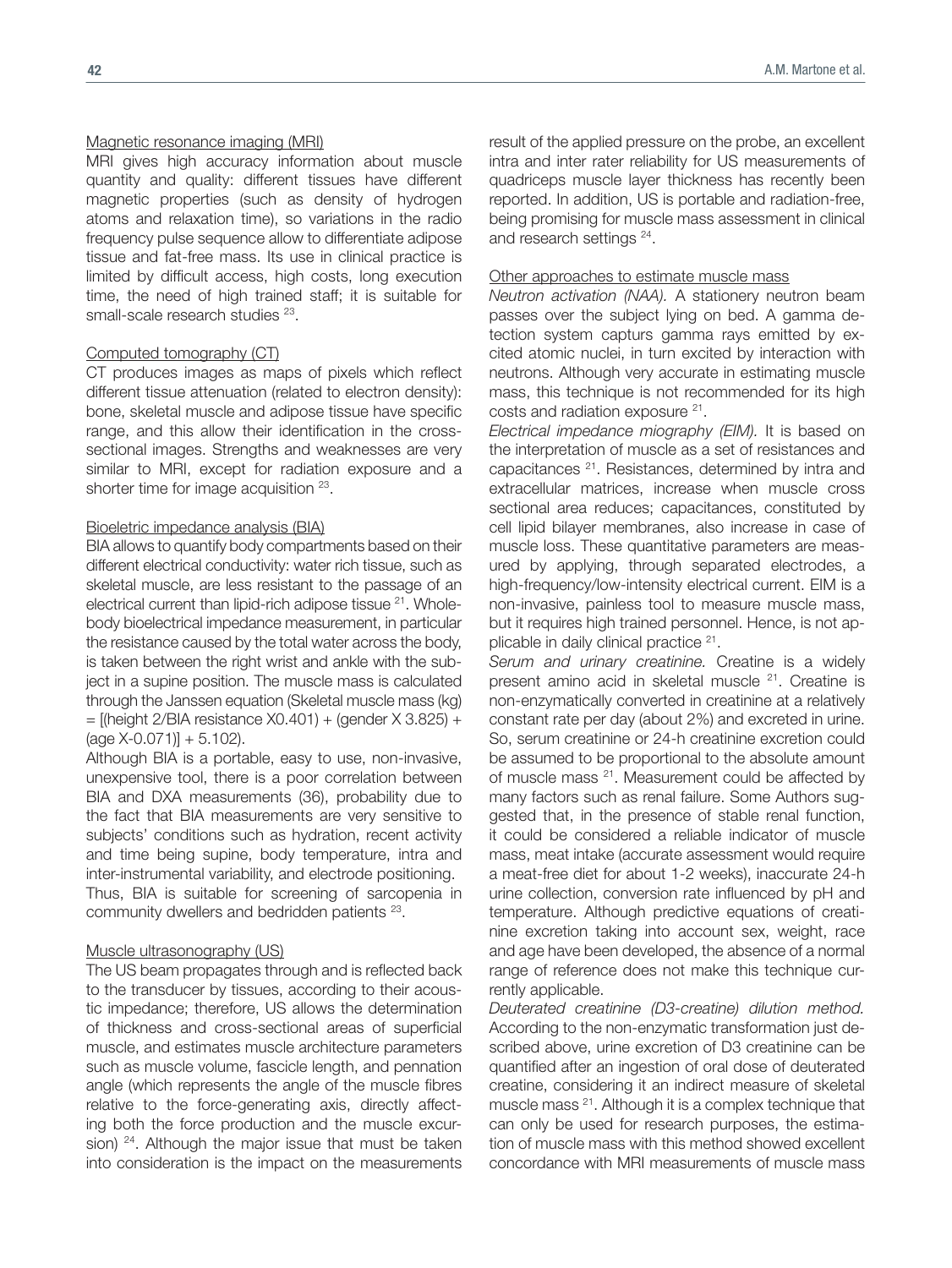in rats and humans. Some researchers have tested the possibility of using muscle turnover circulating products (such as those of collagen types II and IV), as muscle mass biomarkers, but further studies are needed.

#### Assessment of muscle strength

#### Hand grip strength

The measurement of muscle strength by handgrip strength is currently recommended in clinical practice. For this aim, the gold standard is the use of a Jamar dynamometer, an isometric instrument composed of a hydraulic gauge, an adjustable handle and a display that indicates (in kg) the peak of strength reached during the test <sup>25</sup>. The standard exam is performed with the subject seated, and the grip size is adjusted for the first test hand. The examiner has to explain the test: the patient has to squeeze the hand grip as hard as he can with the forearm at the thigh level, taking a breath in before starting, and blowing out the air during the performance. Six measures should be taken (3 per each arm) and the highest reading must be reported as the final result. This test presents some limitations in relation to the presence of arthritis, tendonitis, carpal tunnel syndrome, and surgery on hand or wrists in the previous three months. In these cases, physicians can use a pneumatic dynamometer to assess muscle strength. In the case that sarcopenia could be viewed as a clinical biomarker to identify persons with a high risk of disability and negative-related outcomes, hand grip strength, absolute or adjusted for BMI, assumes fundamental importance because it "*can be considered a composite measure of muscle mass and muscle function and, at the same time, as an important discriminator of mobility limitation*" <sup>8</sup> . Considering this and the fact that it is portable, inexpensive and easy to perform, there is an urgent need to standardize reference values stratified for age, gender and ethnicity.

#### Leg extension strength

It is another test that measures lower body muscle isometric strength. The participant sits with its lower legs hanging down (knee angle 90°). A resistance is fastened around the right lower leg of the participant, who must try to extend this leg with maximum strength and hold that position for 3 seconds. The score is given in kilograms of force. After one practice trial, the best score of three trials is recorded. The main disadvantage consists in the need of an adequate equipment and trained staff.

#### Assessment of physical performance

#### Short Physical Performance battery (SPPB)

Physical performance should primarily be assessed by

Short Physical Performance Battery (SPPB) test. It estimates the lower body function and is highly correlated with disability and negative outcomes such as hospitalization, institutionalization and mortality, because it "*provides an accurate picture of the biological age of an older person. At the same time, the SPPB is strongly related with the quantity and quality of skeletal muscle, and is therefore able to capture the core of Physical Frailty and Sarcopenia"* 13.

The SPPB test includes balance tests, gait speed test, and chair stand test. In the balance tests, the participant first tries to stand for about 10 seconds with his feet together side by side, then with the side of the heel of one foot touching the big toe of the other foot for about 10 seconds, and finally with the heel of one foot in front of and touching the toes of the other foot for about 10 seconds. During the three tests, the patient could extend arms or move the body to maintain the balance, but not move the feet. The second test measures the 4 meters gait speed. The patient could use a cane and has two tries. The final test is the "chair stand test": the subject stands up straight as quickly as he can five times without stopping in between, keeping arms folded across the chest. The performance is considered good if chair stand time is ≤ 11.19 seconds. A total score < 9 is indicative of poor physical performance.

#### Time up and go test (TUG)

The patient is seated in a chair. When the examiner says "go" the patient must get up, walk three meters (appropriately marked on the floor) at its usual gait, go back and sit again. The patient can use a walking aid if necessary. Time is recorded. Time  $\geq$  12 seconds to complete the TUG is considered an indication of poor physical performance.

#### Six minutes meters walking test

The patient must walk for 6 minutes along a corridor with a flat surface. The corridor must be at least 30 meters long. Before and after the test, heart rate and blood pressure should be monitored. The six-minute walk distance in healthy adults has been reported to range from 400 m to 700 m. Age and sex-specific reference standards are available to identify individuals with poor physical function.

#### 400 meters walking test

The test is performed by asking the patient to walk for 400 meters along a corridor having a flat surface 13. The patient could use a walking aid if necessary; the patient could stop at most 10 times. Each stop can last a maximum of 60 seconds, otherwise the test is interrupted. At the beginning and at the end of the test it is necessary to record the heart rate and the arterial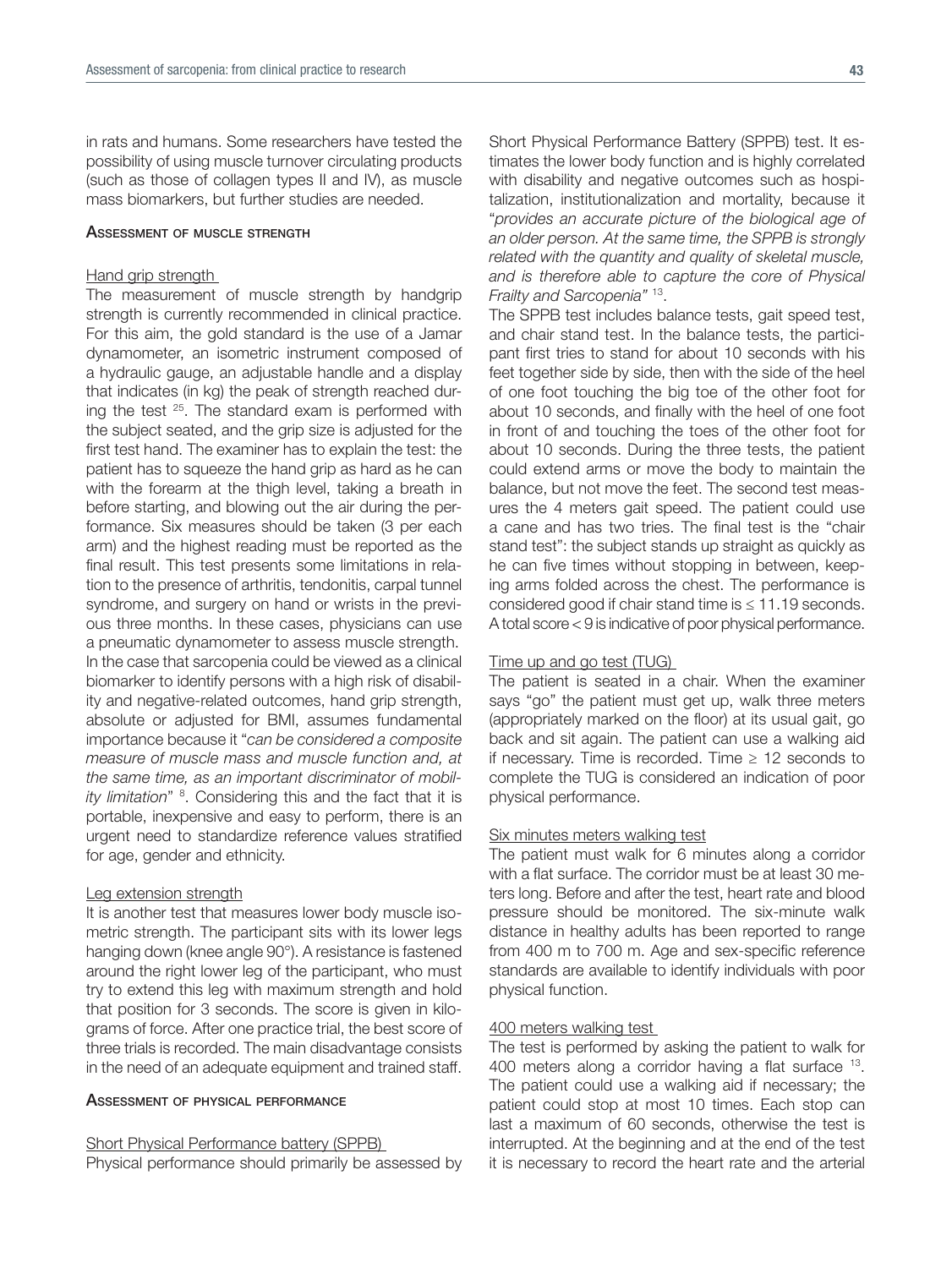pressure. At the end of the test, the examiner must also investigate the perception of fatigue and the severity of the breathlessness with the Borg scale. A time  $\geq 15$ minute to complete the 400-m walking test is considered an indicator of poor physical performance.

# CONCLUSIONS

In clinical practice, EWGSOP2 new guidelines recommend the use of the SARC-F questionnaire for screening. If it is positive, muscle strength should be measured by grip strength and chair stand test. The evidence of low muscle strength (probable sarcopenia) is enough to search the causes and start intervention. Low muscle quality or quantity should be detected to confirm the presence of sarcopenia; in this regard EWGSOP2 advise the use of DXA and BIA methods in usual clinical care, and DXA, MRI or CT in research. The measures of physical performance (SPPB, TUG and 400-m walk tests) should be used to assess severity of sarcopenia.

#### CONFLICT OF INTEREST

The author declare no conflict of interest.

# References

- <sup>1</sup> Cruz-Jentoft AJ, Landi F, Topinková E, et al. *Understanding sarcopenia as a geriatric syndrome*. Curr Opin Clin Nutr Metab Care 2010;13:1-7.
- <sup>2</sup> Landi F, Calvani R, Tosato M, et al. *Age-related variations of muscle mass, strength, and physical performance in community-dwellers: results from the Milan EXPO Survey*. J Am Med Dir Assoc 2017;18:88.e17-88.e24.
- <sup>3</sup> Picca A, Calvani R, Leeuwenburgh C, et al. *Targeting mitochondrial quality control for treating sarcopenia: lessons from physical exercise*. Expert Opin Ther Targets 2019;23:153-60.
- <sup>4</sup> Landi F, Calvani R, Tosato M, et al. *Protein intake and muscle health in old age: from biological plausibility to clinical evidence.* Nutrients 2016;8:295.
- <sup>5</sup> Cramer JT, Cruz-Jentoft AJ, Landi F, et al. *Impacts of high-protein oral nutritional supplements among malnourished men and women with sarcopenia: a multicenter, randomized, double-blinded, controlled trial*. J Am Med Dir Assoc 2016;17:1044-55.
- <sup>6</sup> Landi F, Calvani R, Picca A, et al. *Beta-hydroxy-beta-methylbutyrate and sarcopenia*. Curr Opin Clin Nutr Metab Care 2019;22:37-43.
- <sup>7</sup> Martone AM, Marzetti E, Calvani R, et al. *Exercise and protein intake: a synergistic approach against sarcopenia.* Biomed Res Int 2017;2017:1-7.
- <sup>8</sup> Cruz-Jentoft AJ, Bahat G, Bauer J, et al. *Sarcopenia: revised European Consensus on definition and diagnosis*. Age Ageing 2018;48:16-31.
- <sup>9</sup> McLean RR, Shardell MD, Alley DE, et al. *Criteria for clinically relevant weakness and low lean mass and their longitudinal association with incident mobility impairment and mortality: the foundation for the National Institutes of Health (FNIH) Sarcopenia Project*. J Gerontol Ser A 2014;69:576-83.
- <sup>10</sup> Cruz-Jentoft AJ, Baeyens JP, Bauer JM, et al.; European Working Group on Sarcopenia in Older People Sarcopenia. *European Consensus on definition and diagnosis: report of the European Working Group on Sarcopenia in Older People*. Age Ageing 2010;39:412-23.
- Studenski SA, Peters KW, Alley DE, et al. The FNIH Sar*copenia Project: rationale, study description, conference recommendations, and final estimates*. J Gerontol Ser A 2014;69:547-58.
- <sup>12</sup> Dent E, Morley JE, Cruz-Jentoft AJ, et al. *International Clinical Practice Guidelines for Sarcopenia (ICFSR): screening, diagnosis and management*. J Nutr Health Aging 2018;22:1148-61.
- <sup>13</sup> Cesari M, Landi F, Calvani R, et al. *SPRINTT Consortium Rationale for a preliminary operational definition of physical frailty and sarcopenia in the SPRINTT trial.* Aging Clin Exp Res 2017;29:81-8.
- <sup>14</sup> Landi F, Cesari M, Calvani R, et al. *SPRINTT Consortium The "Sarcopenia and Physical fRailty IN older people: multi-componenT Treatment strategies" (SPRINTT) randomized controlled trial: design and methods.* Aging Clin Exp Res 2017;29:89-100.
- <sup>15</sup> Landi F, Calvani R, Cesari M, et al. *Sarcopenia as the biological substrate of physical frailty*. Clin Geriatr Med 2015;31:367-74.
- <sup>16</sup> Trevisan C, Zanforlini BM, Bertocco A, et al. *Frailty status and the risk of fractures in older people: the Pro.V.A. Longitudinal study.* Journal of Gerontology and Geriatrics 2018;66:119-26.
- <sup>17</sup> Beaudart C, McCloskey E, Bruyère O, et al. *Sarcopenia in daily practice: assessment and management.* BMC Geriatr 2016;16:170.
- <sup>18</sup> Landi F, Martone AM, Calvani R, et al. *Sarcopenia risk screening tool: a new strategy for clinical practice.* J Am Med Dir Assoc 2014;15:613-4.
- <sup>19</sup> Landi F, Russo A, Liperoti R, et al. *Midarm muscle circumference, physical performance and mortality: results from the aging and longevity study in the Sirente geographic area (ilSIRENTE study).* Clin Nutr 2010;29:441- 7.
- <sup>20</sup> Landi F, Onder G, Russo A, et al. *Calf circumference, frailty and physical performance among older adults living in the community*. Clin Nutr 2014;33:539-44.
- <sup>21</sup> Tosato M, Marzetti E, Cesari M, et al. *Measurement of muscle mass in sarcopenia: from imaging to biochemical markers*. Aging Clin Exp Res 2017;29:19-27.
- <sup>22</sup> Fornelli G, Isaia GC. *Ageing, muscle and bone*. Journal of Gerontology and Geriatrics 2016;64:75-80.
- <sup>23</sup> Buckinx F, Landi F, Cesari M, et al. *Pitfalls in the measurement of muscle mass: a need for a reference standard.* J Cachexia Sarcopenia Muscle 2018;9:269-78.